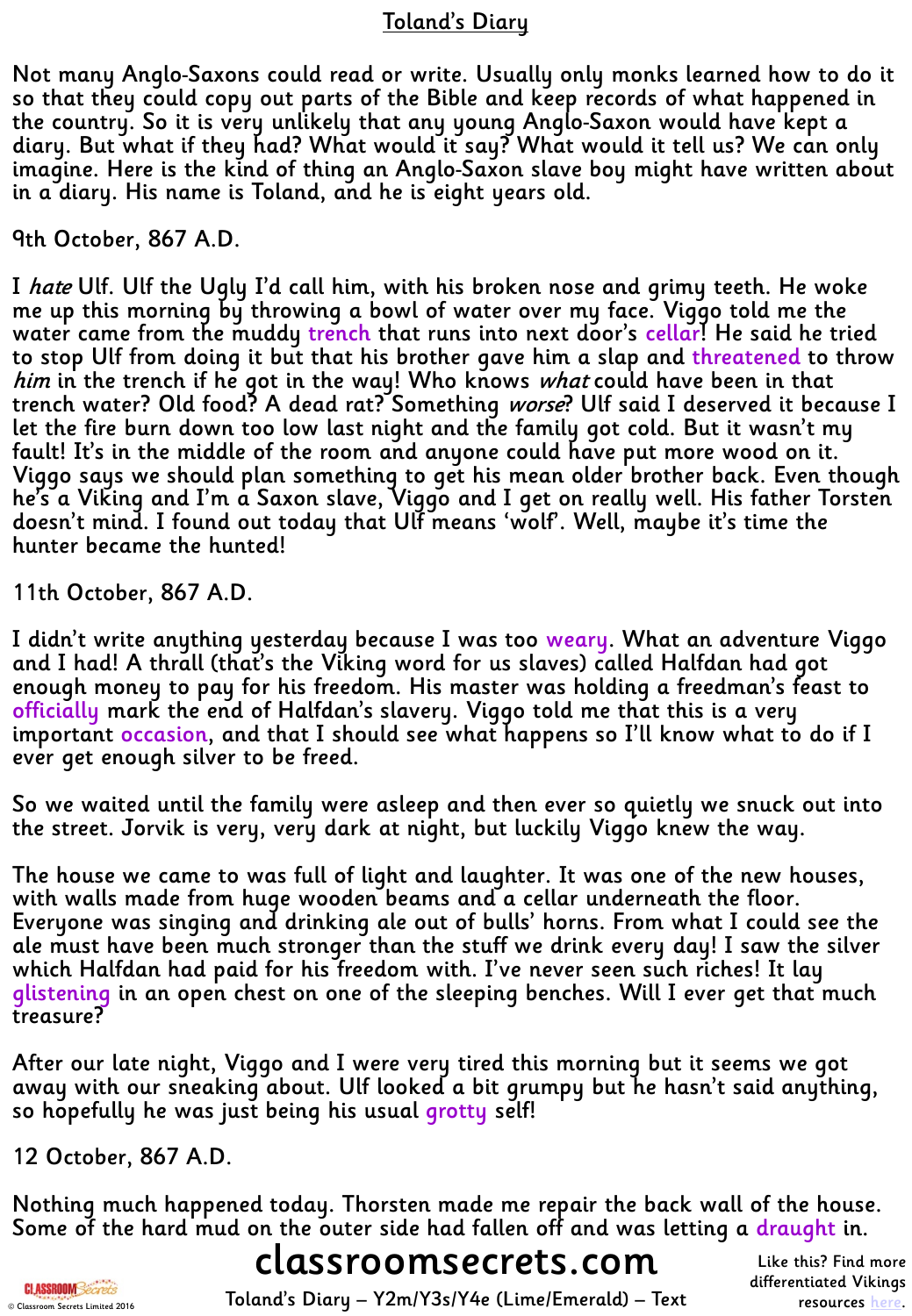Thorsten said the cold air was blowing right underneath his sleeping furs. I spent most of my day dragging up wet mud from the back yard and slapping it on the woven sticks which make up the inner part of the wall. It's quite fun when you get to throw big globs of mud and splatter them everywhere, but it really stinks!

Thorsten was pleased with what I managed to do and said that tomorrow I'll be allowed to play the Hnefatafl game with Viggo! I'm hardly *ever* allowed to do that!

13th October, 867 A.D.

I wish Ulf would fall into a rubbish pit full of fish guts! Why does he have to be such a pig-head?! Everything started really well today. Viggo and I were allowed to play<br>Hnefatafl for the first time in *ages*. It's really good but you must be clever to win. I<br>started with the white pieces and Viggo had the quickly. So we had a final game to decide who was the champion.

We were only a few turns into the game when ugly Ulf came bursting out of the back<br>door with Thorsten, who was red-faced with rage. I knew straight away that we hadn't got away with our adventure the other night. Sly, annoying, stupid Ulf had seen us sneaking in and out, and he'd waited until we were having fun to go and tell on us! Thorsten shouted and shouted at us. I was really scared. Viggo looked terrified. Ulf was grinning, gaps showing between his wonky brown teeth. I really wouldn't mind if a few more of them got knocked out. But I couldn't start a scrap then, could I? All we could do was sit there as Thorsten berated us.

And now for my punishment I've got to sleep here in the back yard with the animals. I'm so cold I can barely write, and I can only see the page by the light of the moon. I promise I will get Ulf back for this. I'll *really* get him back.

14th October, 867 A.D.

Last night was *freezing* cold. I'm surprised I didn't wake up with ice for a head! I<br>couldn't wait to grab Viggo this morning and start planning our <u>revenge</u>. Viggo said he'd lain awake for ages last night trying to think of what we could do. And he'd come up with a plan. A *superb* plan.

Thorsten and Ulf spent the whole day down at the river with their nets. Gerd was out buying something to feed her husband and eldest son. When they returned, Viggo and I got to work. As swiftly as we could, we scraped away a patch of the outside mud wall right next to where Ulf lies on the sleeping benches. Then Viggo made me dip my<br>arm into one of the rubbish pits in the back yard and pull up as much disgusting, halfrotten slop as I could grab. I was nearly sick. It smells so awful! But we didn't have much time, so I had to just grab what I could, hold my breath and run back to the house. I <mark>smeared</mark> the stinking mess all over the <mark>exposed</mark> woven wood, leaving bits of<br>old fish stuck in the gaps. Sniggering to ourselves, Viggo and I then put fresh mud<br>over the hole and our plan was finished.

Now all we have to do is wait until it is time for the family to sleep. Ulf will never find out why it smells so bad by his spot on the benches. He'll be dreaming about fish heads for months!

classroomsecrets.com

Like this? Find more differentiated Vikings resources <u>[here](http://www.classroomsecrets.com/tag/Vikings)</u>.

**CLASSROOM**Secrets © Classroom Secrets Limited 2016

Toland's Diary – Y2m/Y3s/Y4e (Lime/Emerald) – Text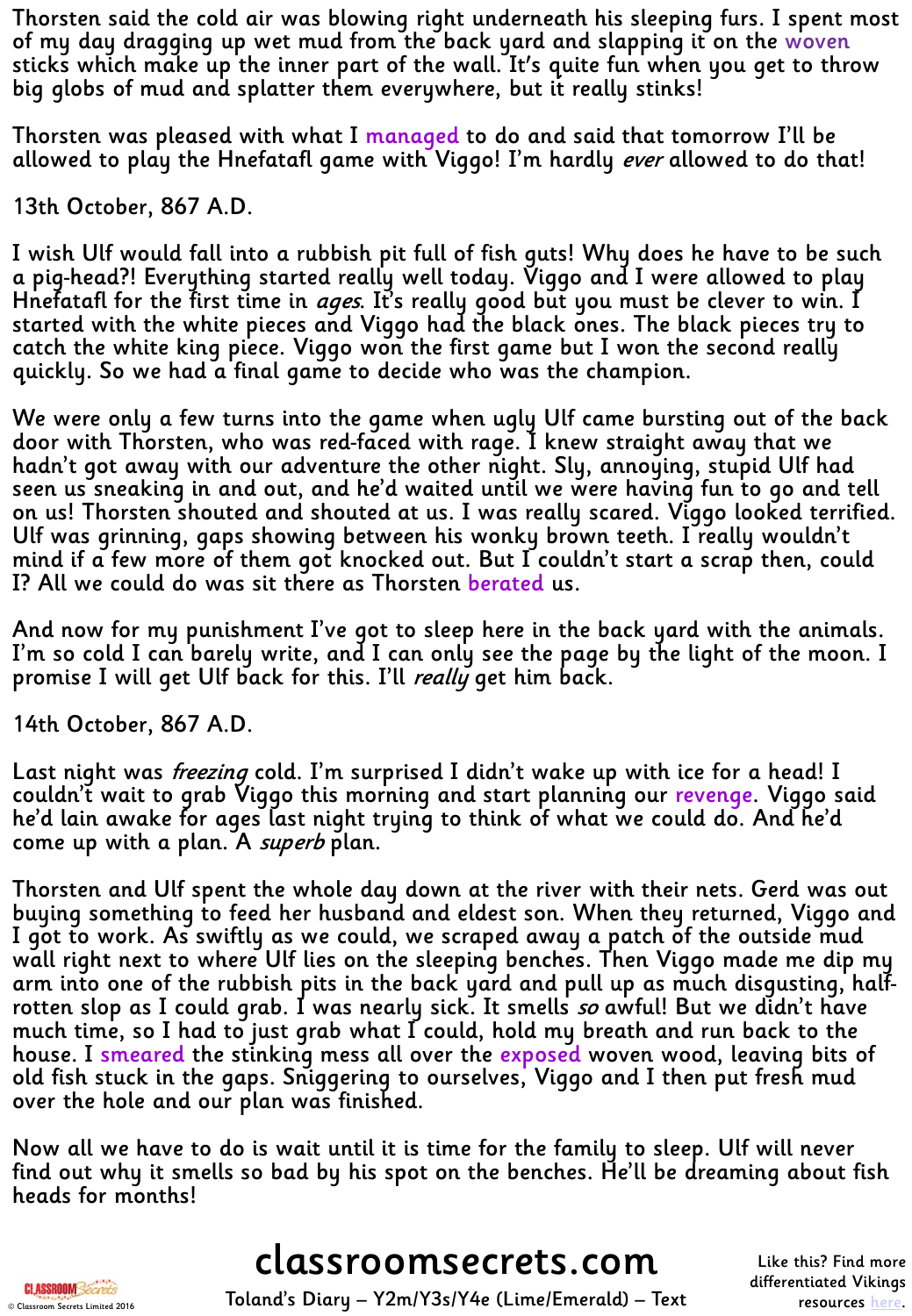| Toland's Diary - Follow-Up Work |
|---------------------------------|
|---------------------------------|

| $\frac{10 \times 100}{100 \times 100}$ $\frac{100 \times 100}{100 \times 100}$<br>What year is Toland writing his diary? |  |  |  |  |
|--------------------------------------------------------------------------------------------------------------------------|--|--|--|--|
| Why does the author use italics in this text?                                                                            |  |  |  |  |
|                                                                                                                          |  |  |  |  |
| Why is it more effective for the author to have written 'something worse' instead of listing                             |  |  |  |  |
| more things which could have been in the water?                                                                          |  |  |  |  |
|                                                                                                                          |  |  |  |  |
| Who is the 'hunter' who will become the 'hunted'?                                                                        |  |  |  |  |
| Why has the author chosen to call them the 'hunter'?                                                                     |  |  |  |  |
|                                                                                                                          |  |  |  |  |
| Why is there no entry for the 10th of October?                                                                           |  |  |  |  |
|                                                                                                                          |  |  |  |  |
| What is a 'thrall'?                                                                                                      |  |  |  |  |
| What is the purpose of text written in brackets?                                                                         |  |  |  |  |
|                                                                                                                          |  |  |  |  |

**CLASSROOM**Secrets © Classroom Secrets Limited 2016

classroomsecrets.com Toland's Diary - Y2m/Y3s/Y4e (Lime/Emerald) - Follow-Up Work

Like this? Find more differentiated Vikings resources here.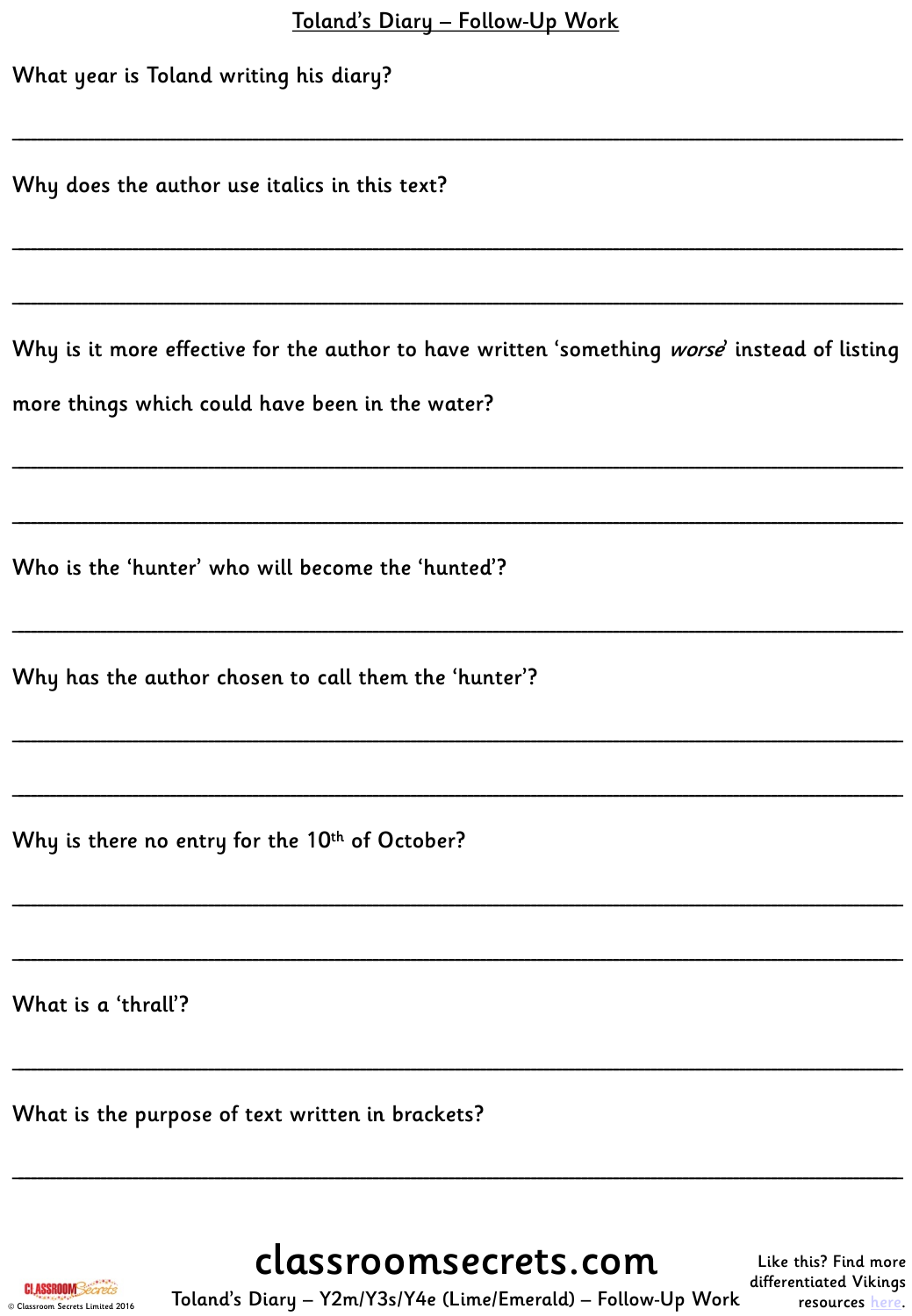In relation to Viggo, who are Torsten, Ulf and Gerd?

Lots of texts begin with a problem and end with the problem being sorted out. Who or what is the problem in this text, and how is the problem sorted out?

After reading this diary, do you think Vikings treated their slaves well or badly? Give TWO reasons for your answer.

What other books have you read which were written as diaries?

Why does writing a story as a diary help readers to understand/sympathise with the

main character?

classroomsecrets.com Toland's Diary - Y2m/Y3s/Y4e (Lime/Emerald) - Follow-Up Work

Like this? Find more differentiated Vikings resources here.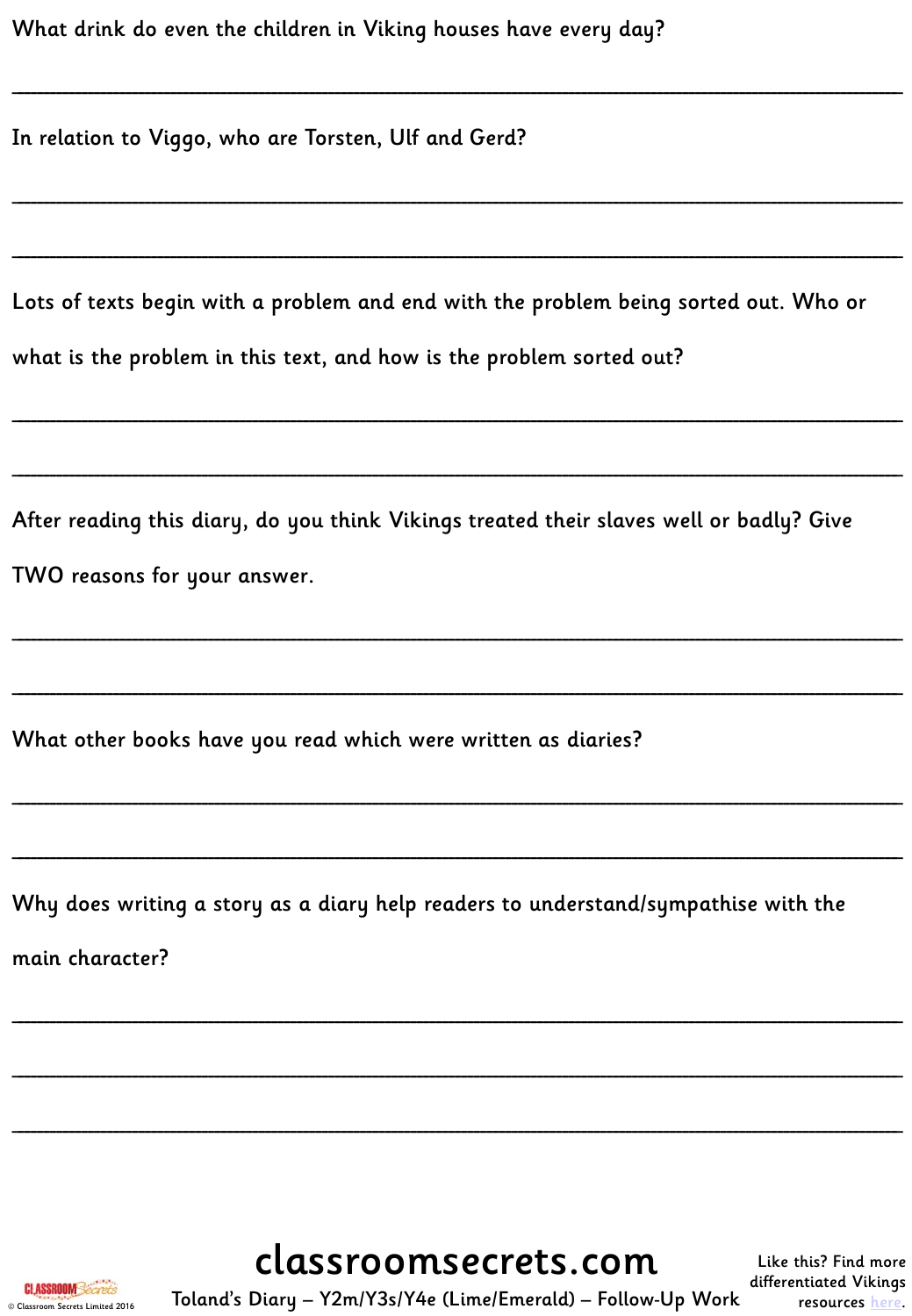#### Toland's Diary - Vocab 1

| Write the meaning of each of these words. |  |  |
|-------------------------------------------|--|--|
|                                           |  |  |
|                                           |  |  |
|                                           |  |  |
|                                           |  |  |
|                                           |  |  |
|                                           |  |  |
|                                           |  |  |
|                                           |  |  |
|                                           |  |  |
|                                           |  |  |
|                                           |  |  |
|                                           |  |  |
|                                           |  |  |
|                                           |  |  |
|                                           |  |  |

classroomsecrets.com

**CLASSROOM**Secrets © Classroom Secrets Limited 2016

Toland's Diary - Y2m/Y3s/Y4e (Lime/Emerald) - Vocab

Like this? Find more differentiated Vikings resources here.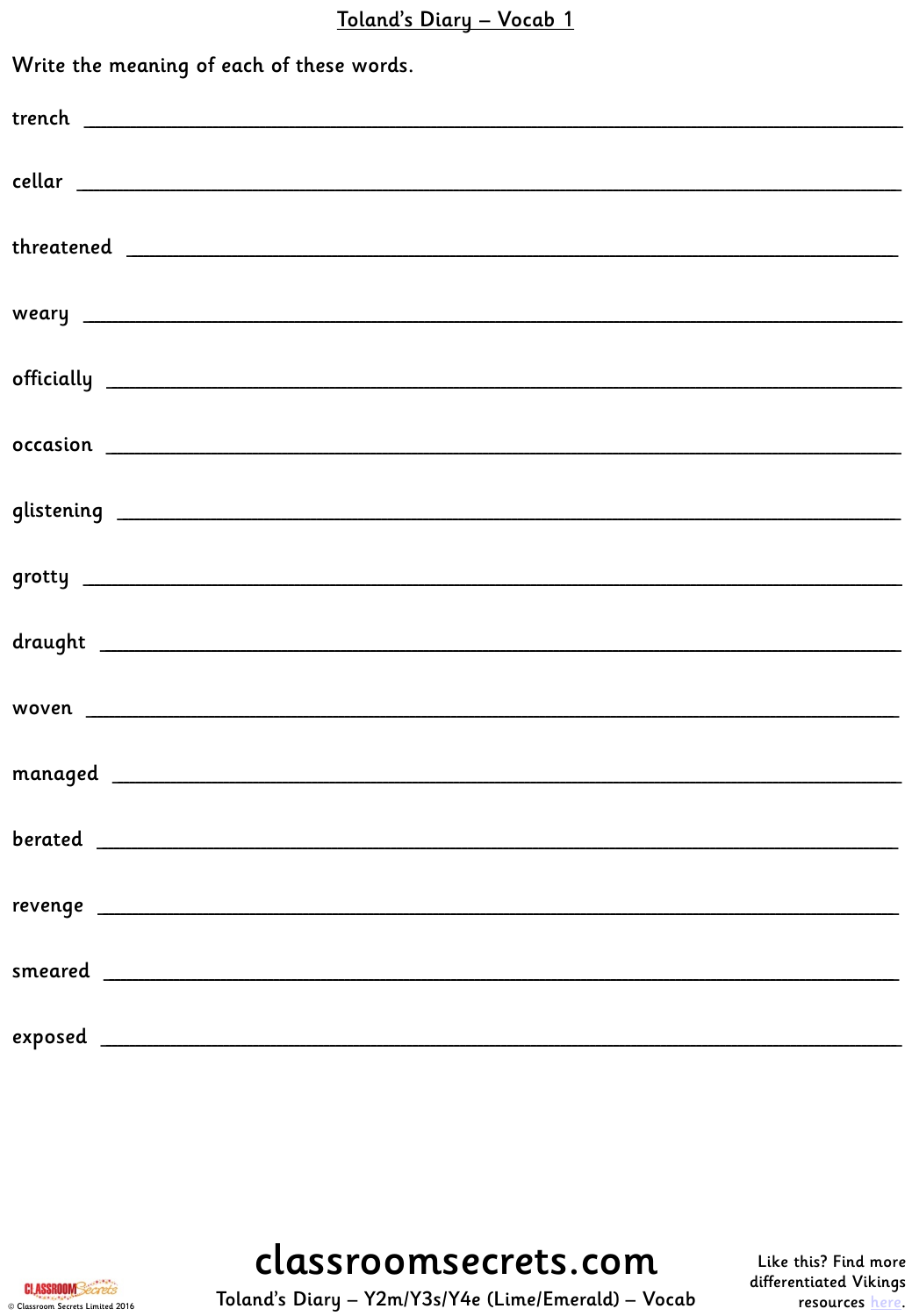#### Toland's Diary – Vocab 2

#### Task A

Adverbs are words which describe an action or doing word (a verb). They tell you how something was done. Choose the right adverb for each of these sentences from the list below.

• Thomas ran \_\_\_\_\_\_\_\_\_\_\_\_\_\_\_\_\_\_\_\_\_\_\_\_\_\_\_\_\_ after the bus. • "I know the answer," said Naomi \_\_\_\_\_\_\_\_\_\_\_\_\_\_\_\_\_\_\_\_\_\_\_\_\_\_\_\_\_ . • \_\_\_\_\_\_\_\_\_\_\_\_\_\_\_\_\_\_\_\_\_\_\_\_\_\_\_\_\_, the spy crept into the building. • The guests waited \_\_\_\_\_\_\_\_\_\_\_\_\_\_\_\_\_\_\_\_\_\_\_\_\_\_\_\_\_ for Nikita to arrive at her surprise party. silently angrily sneakily wildly cleverly quickly

- The escaped bull ran \_\_\_\_\_\_\_\_\_\_\_\_\_\_\_\_\_\_\_\_\_\_\_ around the farmyard.
- "Get up here at once!" shouted his mother \_\_\_\_\_\_\_\_\_\_\_\_\_\_\_\_\_\_\_\_\_\_\_\_\_\_\_\_\_.

## Task B

Synonyms are words which have almost the same meaning as each other. For example, 'large' and 'big' are synonyms of each other. Write down TWO synonyms for each of these words. A thesaurus can help if you get stuck.

| $\bullet$ | said  |  |
|-----------|-------|--|
| $\bullet$ | happy |  |
| $\bullet$ | sad   |  |
| $\bullet$ | good  |  |
| $\bullet$ | bad   |  |

classroomsecrets.com



Toland's Diary – Y2m/Y3s/Y4e (Lime/Emerald) – Vocab

Like this? Find more differentiated Vikings resources [here](http://www.classroomsecrets.com/tag/Vikings).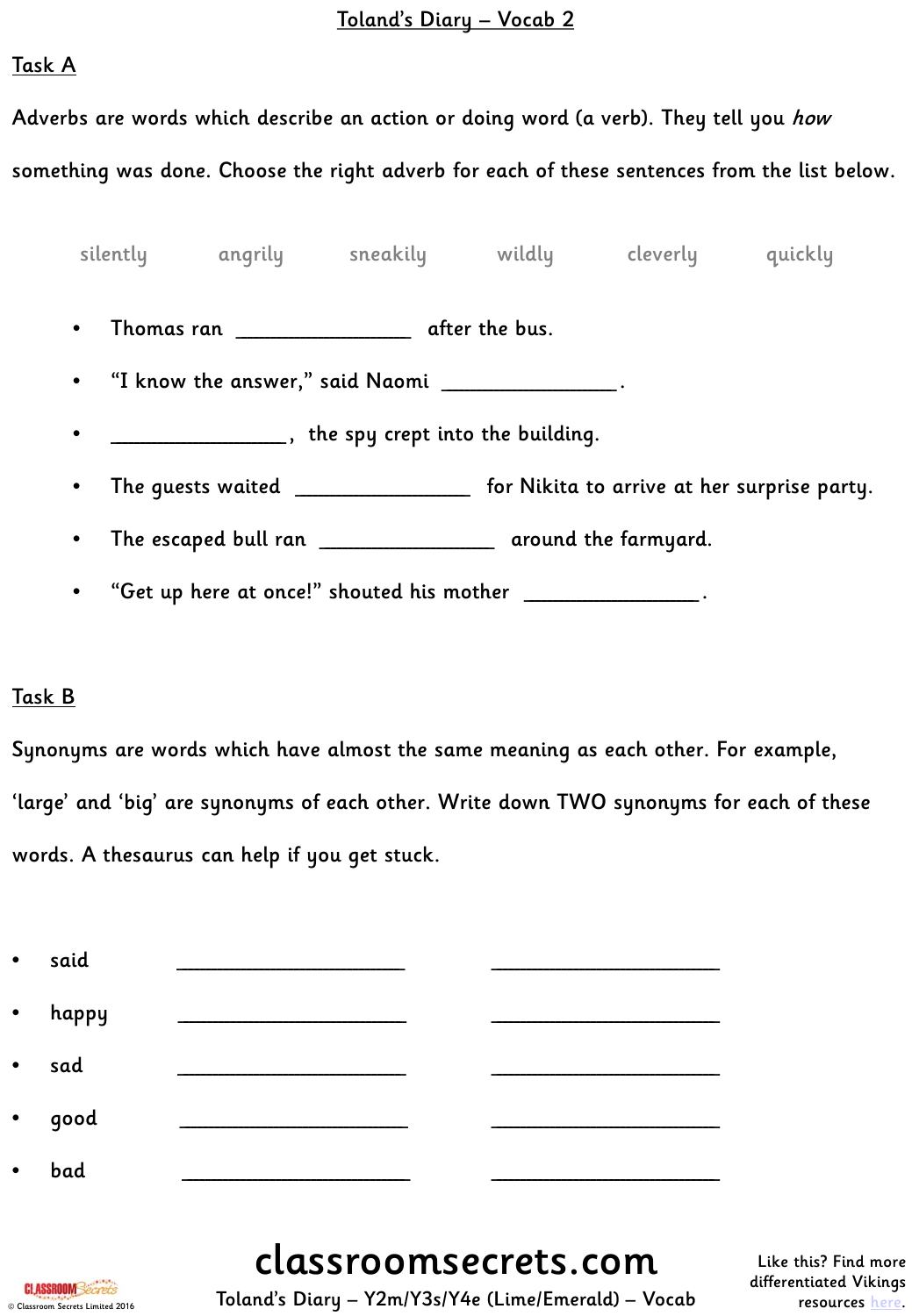## Task A

Apostrophes are used when some words are shortened or put together. The apostrophe takes the place of the letter or letters which are left out. Can you put an apostrophe in the correct place in the words in the right hand column? The first one has been done for you.

| would not | wouldn't |
|-----------|----------|
| could not |          |
| can not   |          |
| will not  |          |
| they are  |          |
| we have   |          |
| we will   |          |

## Task B

Which is correct: capital letter or no capital letter? Underline the right options.

toland/Toland was allowed to go to the river/River and fish/Fish with the nets.

Viggo tripped ulf/Ulf up and he fell/Fell into a rubbish pit.

the/The streets of jorvik/Jorvik were very dark at night/Night.

Torsten and gerd/Gerd are Viggo's mother and father/Father.

if/If a slave gets enough silver/Silver, they can be set free.

classroomsecrets.com

Like this? Find more differentiated Vikings resources [here](http://www.classroomsecrets.com/tag/Vikings).



Toland's Diary – Y2m/Y3s/Y4e (Lime/Emerald) – SPAG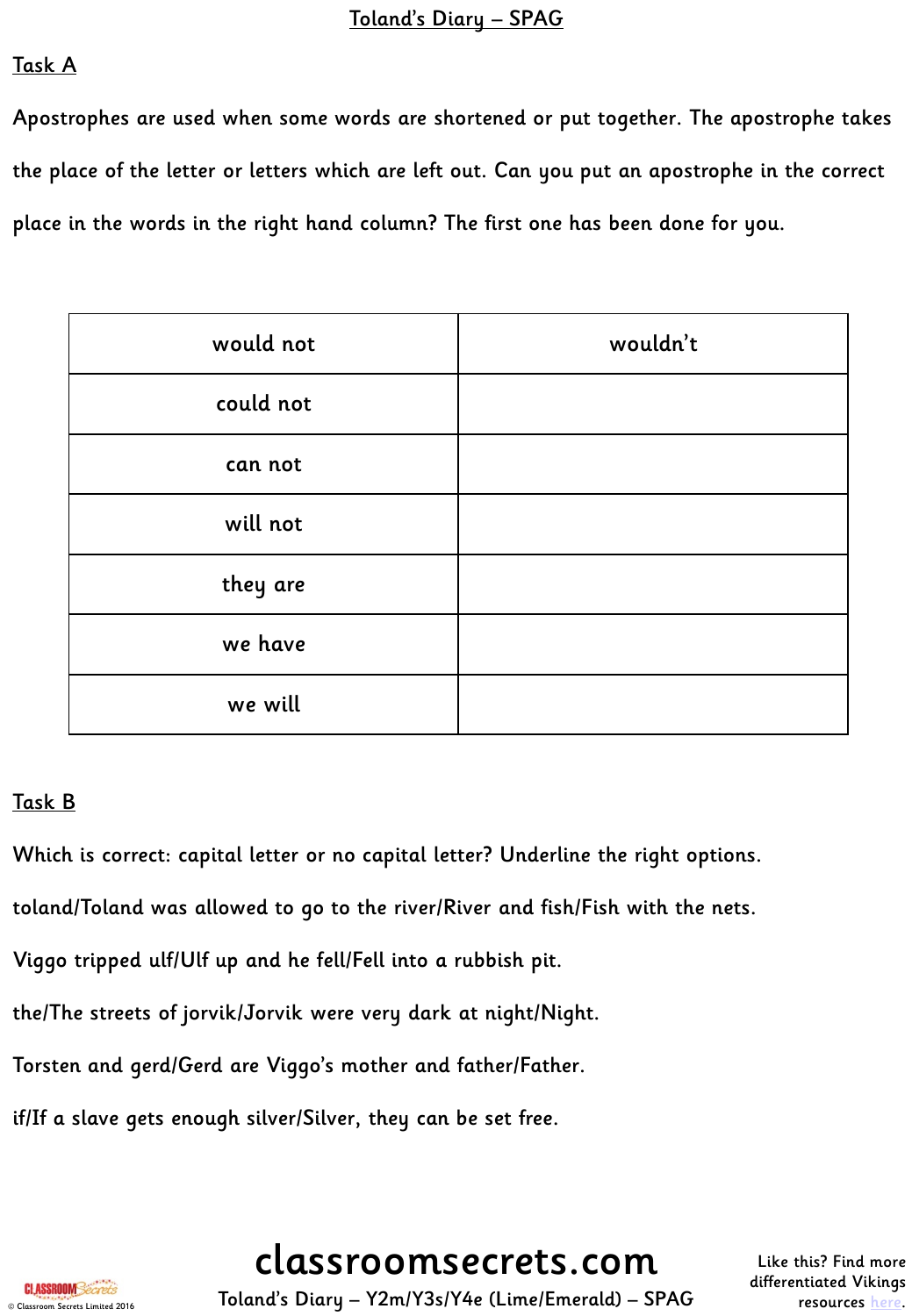## Toland's Diary – Oral Teacher Questions

What year is Toland writing his diary? 867 A.D.

Why does the author use italics in this text? To emphasise moments where Toland feels strongly about something.

Why is it more effective for the author to have written 'something worse' instead of listing more things which could have been in the water? It leaves the question 'what could be more disgusting?' open to a reader's own imagination.

Who is the 'hunter' who will become the 'hunted'? Ulf.

Why has the author chosen to call them the 'hunter'? Ulf means 'wolf', a predatory animal; Ulf hunts for ways to bully Toland and Viggo.

Why is there no entry for the 10<sup>th</sup> of October? Toland was too 'weary' to write anything after being out all night.

What is a 'thrall'? A slave.

What is the purpose of text written in brackets? To provide extra information.

What drink do even the children in Viking houses have every day? Ale.

In relation to Viggo, who are Torsten, Ulf and Gerd? His father, older brother and mother.

Lots of texts begin with a problem and end with the problem being sorted out. Who or what is the problem in this text, and how is the problem sorted out? The problem is Ulf and how Toland and Viggo will get even with him. It is sorted when they smear the muck next to Ulf's sleeping bench.

After reading this diary, do you think Vikings treated their slaves well or badly? Give TWO reasons for your answer. Various answers; must be justified.

What other books have you read which were written as diaries? Many possible answers.

Why does writing a story as a diary help readers to understand/sympathise with the main character? Everything you read is seen through their eyes and described by them. Readers are given access to a character's thoughts and feelings.

# classroomsecrets.com



Toland's Diary – Y2m/Y3s/Y4e (Lime/Emerald) – Teacher Questions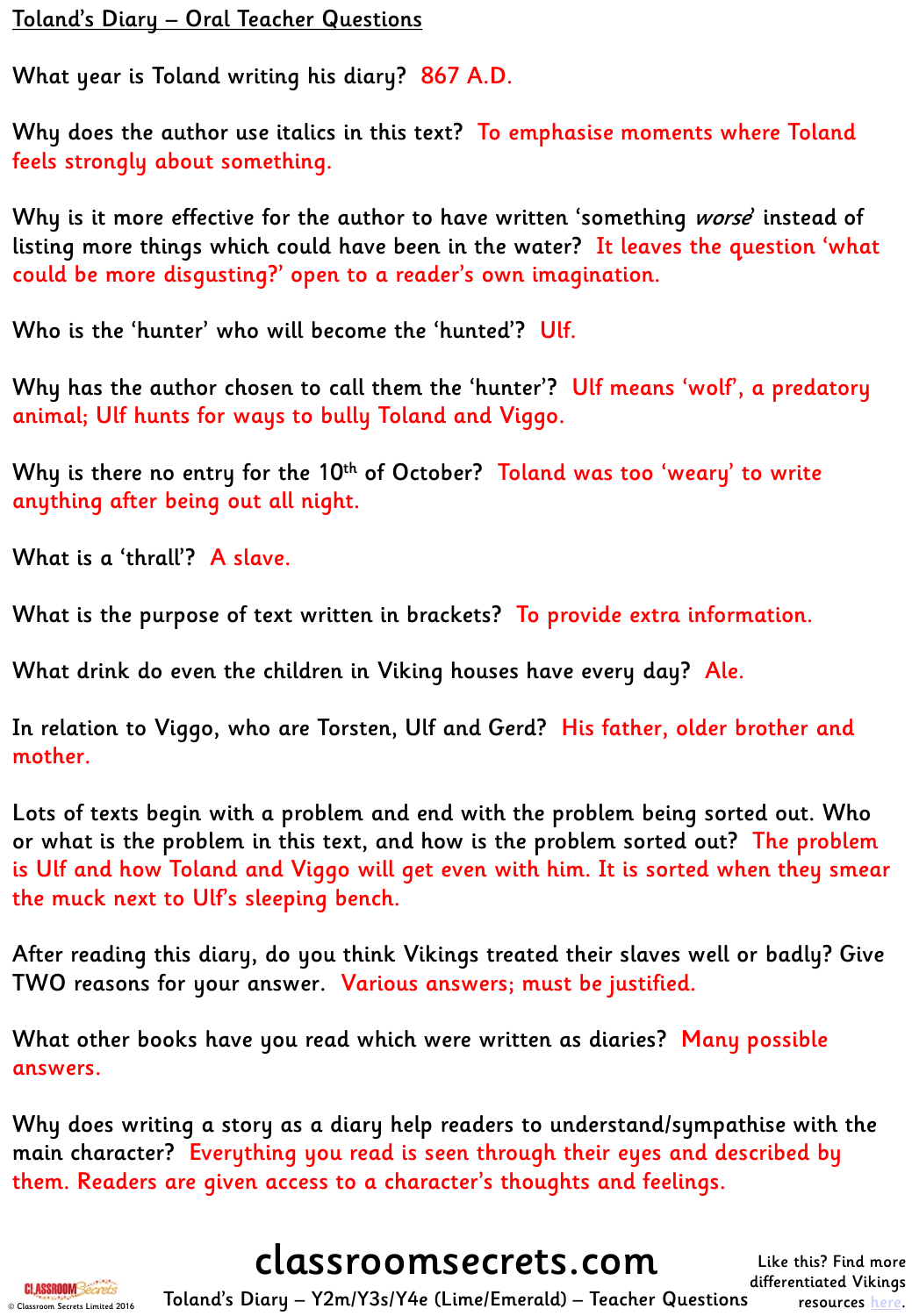#### Toland's Diary – Vocab 1

Write the meaning of each of these words.

trench – a long, narrow ditch dug in the ground

cellar – an underground room used for storing things

threatened – declared an intention to harm someone or something

weary – tired

officially – publically and formally

occasion – a special event or celebration

glistening – sparkling and shining; reflecting specks of light

grotty – unpleasant, disgusting, dislikeable

draught – cold flow of air through a room or building

woven – weaved or interlaced together

managed – was able to do

berated – told off or scolded in a harsh way

revenge – the act of retaliation in response to a wrongdoing; 'getting your own back' on

#### someone

smeared – rubbed messily

exposed – left open to view or to the elements

classroomsecrets.com



Toland's Diary – Y2m/Y3s/Y4e (Lime/Emerald) – Vocab ANSWERS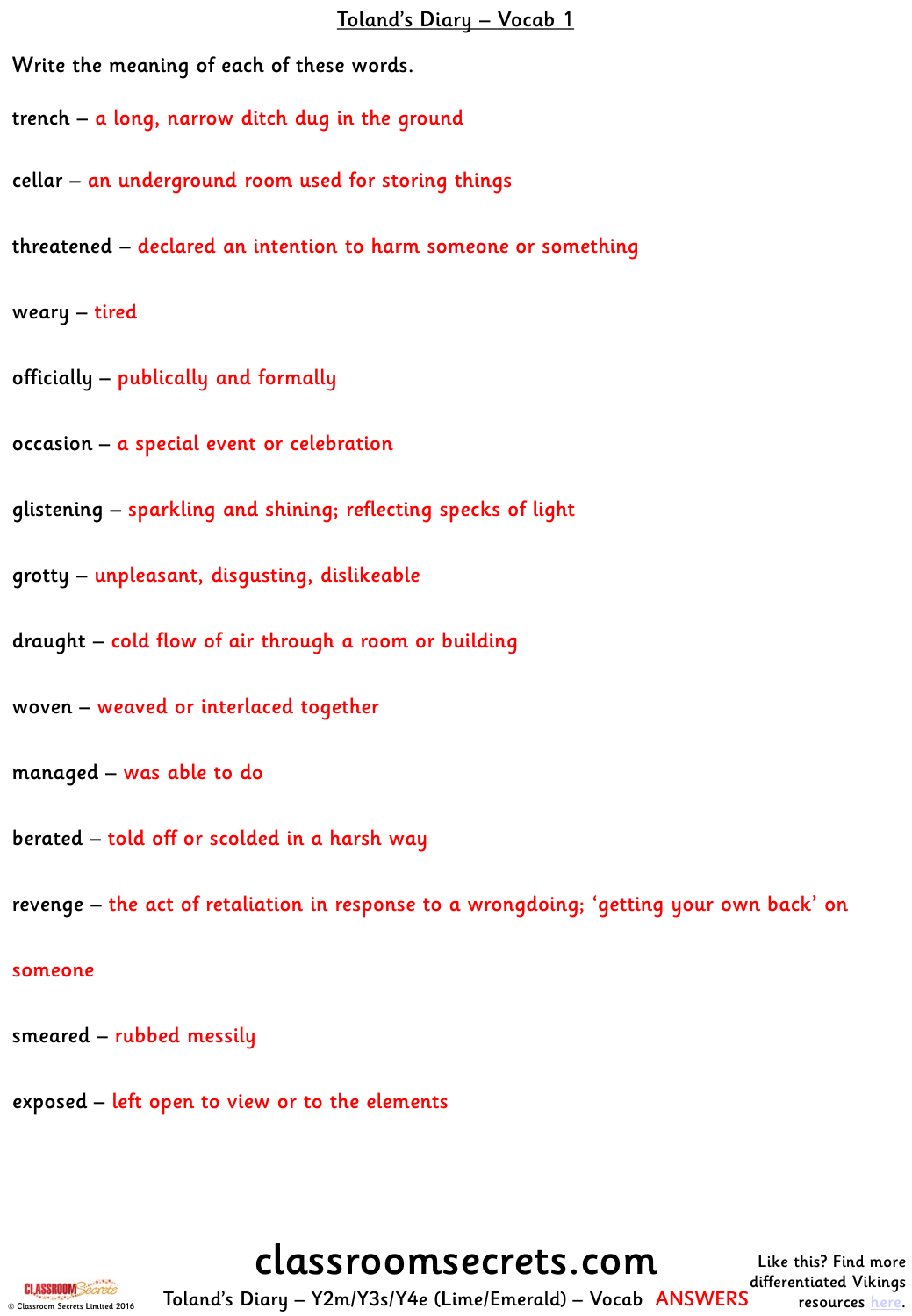#### Toland's Diary – Vocab 2

#### Task A

Adverbs are words which describe an action or doing word (a verb). They tell you *how* 

something was done. Choose the right adverb for each of these sentences from the list below.

silently angrily sneakily wildly cleverly quickly

- Thomas ran quickly after the bus.
- "I know the answer," said Naomi cleverly.
- Sneakily, the spy crept into the building.
- The guests waited silently for Nikita to arrive at her surprise party.
- The escaped bull ran wildly around the farmyard.
- "Get up here at once!" shouted his mother angrily.

## Task B

Synonyms are words which have almost the same meaning as each other. For example, 'large' and 'big' are synonyms of each other. Write down TWO synonyms for each of these words. A thesaurus can help if you get stuck.

There are many answers for each word, the following answers are just examples.

| $\bullet$ | said  | whispered | yelled    |
|-----------|-------|-----------|-----------|
| $\bullet$ | happy | elated    | excited   |
| $\bullet$ | sad   | gloomy    | miserable |
| $\bullet$ | qood  | excellent | fanastic  |
|           | bad   | awful     | appalling |



classroomsecrets.com Toland's Diary – Y2m/Y3s/Y4e (Lime/Emerald) – Vocab ANSWERS